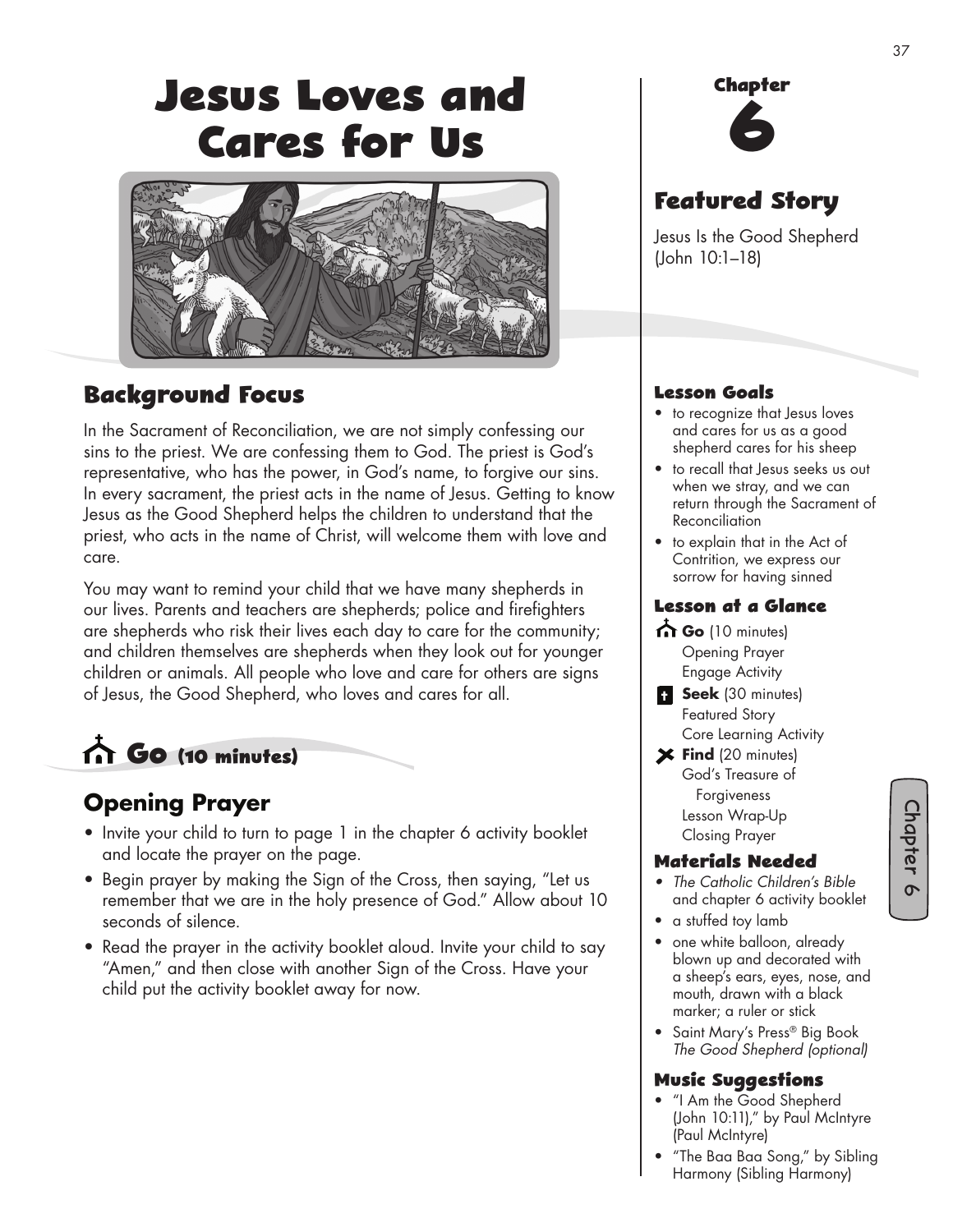# **Engage Activity**

- Begin the lesson by using the stuffed lamb as a puppet. Walk the lamb along the table or desk as you say, in the voice of the lamb: "Baaa! Baaa!"
- Tell your child that the lamb is lost, and then continue with these or similar words:
	- $\geq$  This lamb should be with his flock, but here he is, wandering around this room.
	- $\ge$  This lamb needs someone to find him! This lamb needs a shepherd!
- Ask your child to be the shepherd, and hand the lamb to your child.
- Continue with the following words:
	- ¾ What should the shepherd say to this poor little lost lamb? *(Share suggestions. Tell the shepherd to repeat some of the better suggestions and say them to the lamb, "Poor lamb. Come with me. I will take you home," etc.)*
	- $\geq$  Yes, that is exactly what a good shepherd would say to a lost lamb! This is what Jesus, our Good Shepherd, says to us. He says, "I am here to find you again. I will bring you home." When we receive the Sacrament of Reconciliation, we are coming home again to the flock of the Good Shepherd, Jesus.
- Allow the shepherd to hold the lamb for a few minutes and keep it near during the lesson.

# **Seek (30 minutes)**

### **Featured Story**

- Invite your child to find John 10:1–18 in *The Catholic Children's Bible* (pages 1675 and 1678).
- Direct your child to turn the page to the Featured Story on page 1676 and place an "I found it!" sticker on the page. Tell them that the words between the leaves on the page are a shortened version of the Scripture verses on the previous page and on page 1678.
- Ask your child to look at the artwork on pages 1676–1677. Invite them to describe what they see in the artwork and to predict what the Bible story might be about.
- Invite your child to read the title of the Featured Story, and then to look at the vocabulary words at the bottom of the page. Read each word aloud, and ask your child to read the definition.
- Introduce the Bible story by explaining that where Jesus lived, there were a lot of sheep and a lot of shepherds. Continue with the following points:
	- ¾ People saw shepherds all the time. They knew it was hard work being a shepherd and taking care of sheep all day and all night too.
	- ¾ Today we might compare being a shepherd to a rancher taking care of cattle or even to those of us who take care of a pet.
	- ¾ Many animals are totally dependent on us for their food, their water, and their well-being. We can't let them down. In this story, Jesus tells us that he will never let us down.
- Read aloud the Bible story on page 1676. Then ask several questions to check for comprehension, such as these:
	- ¾ Who is the Good Shepherd? *(Jesus)*
	- ¾ What does the Good Shepherd do? *(He takes care of the sheep and is willing to die for them.)*
	- ¾ There is a wolf in this story. What could the wolf do to the sheep? *(He might snatch the sheep and scatter them.)*
	- ¾ If we are the sheep of Jesus, what do you think the wolf is? *(The wolf is anyone who wants to harm us or to lead us on the wrong path.)*

**Note:** *Y*ou may want to read the Saint Mary's Press® Big Book *The Good Shepherd* to your child.

• Have your child turn to page 2 in the activity booklet and complete the maze by drawing a line from the shepherd to the lost sheep.

### **Understand It!**

- Read aloud Understand It! on page 1677, or invite your child to read.
- Invite your child to summarize what they just heard, asking them key questions about the reading to check for comprehension.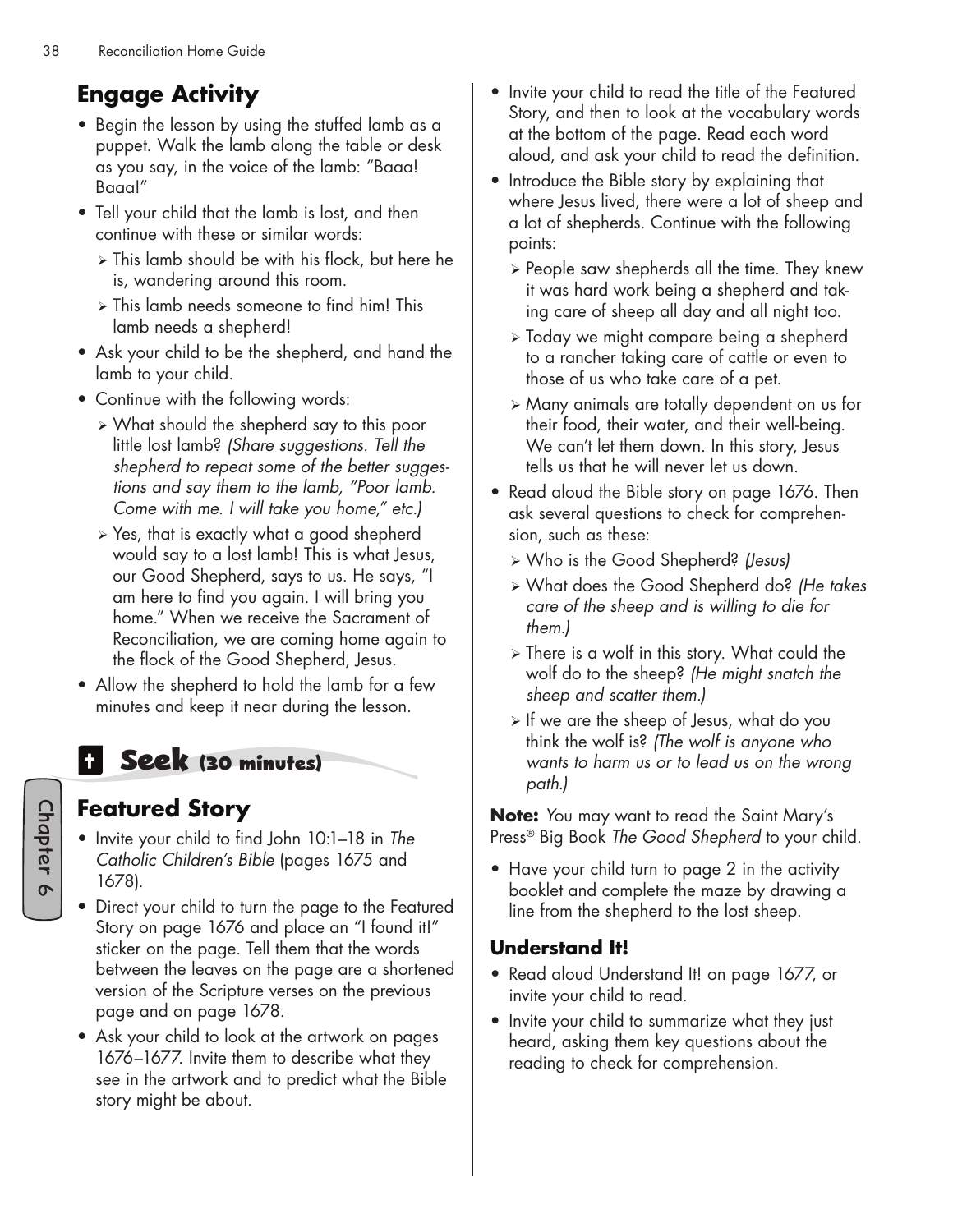- Review these key points:
	- ° Sheep need to be cared for.
	- ° A good shepherd loves his sheep and knows each one.
	- ° A good shepherd risks his life to save his sheep.
	- ° Jesus called himself "the good shepherd."
	- ° Jesus knows us, loves us, and died for us. He is a shepherd worth following forever!

#### **Live It!**

- Invite your child to read the left-hand column of Live It! on page 1677, or read it aloud yourself.
- Pray the verses of Psalm 23 together.
- If time permits, you might want to play one of the Good Shepherd hymns noted in "Music Suggestions" at the beginning of this lesson.

### **Tell It!**

- Ask your child to look at the images in Tell It! on page 1677.
- Encourage your child to summarize the Bible reading, using the images in Tell It!
- Have your child use some of the smaller stickers to mark parts of the Featured Story pages that capture their interest. Remind them to save enough stickers to use on the remaining chapters.

# **Core Learning Activity**

### **Leading the Sheep**

- Set up chairs in a circle to designate the sheep pen.
- Explain that today we will play a game to remind us that Jesus, the Good Shepherd, leads us and guides us. (If you make two balloon sheep, you may also play this game with your child.)
- Ask your child to stand at one end of the room, and to listen to the following instructions:
	- ¾ You will be given a sheep. You will be the shepherd. Hang on to your sheep by the little knot at one end. *(Give a balloon to your child.)*
- ¾ I will also give you a ruler or stick. *(Do so now.)* When I say, "Go!" drop your balloon sheep and use the ruler or stick to gently guide your sheep into the sheep pen on the other side of the room. You may not use your hands!
- ¾ Get ready! Get set! Go!
- Ask your child to join you at the table or desk when the sheep have been led to the sheep pen.
- Invite your child to share what they learned about their balloon sheep. *(They are not easy to lead and guide with gentleness. Sometimes they go anywhere but where they should go!)* Remind the children that Jesus leads and guides us with gentleness, even when we want to go every which way.
- Invite your child to share their experiences of being a shepherd in the activity. Explain that being a shepherd is not an easy job. But Jesus never gives up. He wants us to stay with him and follow him because he is the Good Shepherd.

# **Find (20 minutes)**

### **God's Treasure of Forgiveness**

- Invite your child to recall the different steps of the Sacrament of Reconciliation that have been covered up to this point. You may want to point them to *The Rite of Reconciliation and Key Words* booklet to read through the steps of the individual celebration on page 2, stopping them when they get to the confession of sins.
- Continue with these or similar words:
	- $\triangleright$  After we confess our sins, the priest may give us some words of advice or encouragement. He will then give us a **penance**. A penance is a prayer or good action that shows that we will do better. Doing a penance shows, in a small way, that we want to make up for what we have done. Sometimes a penance is a prayer to pray. Sometimes it is an action to do. Sometimes it is a kind act to help someone that we have hurt in some way. It is important to do our penance as soon as possible.